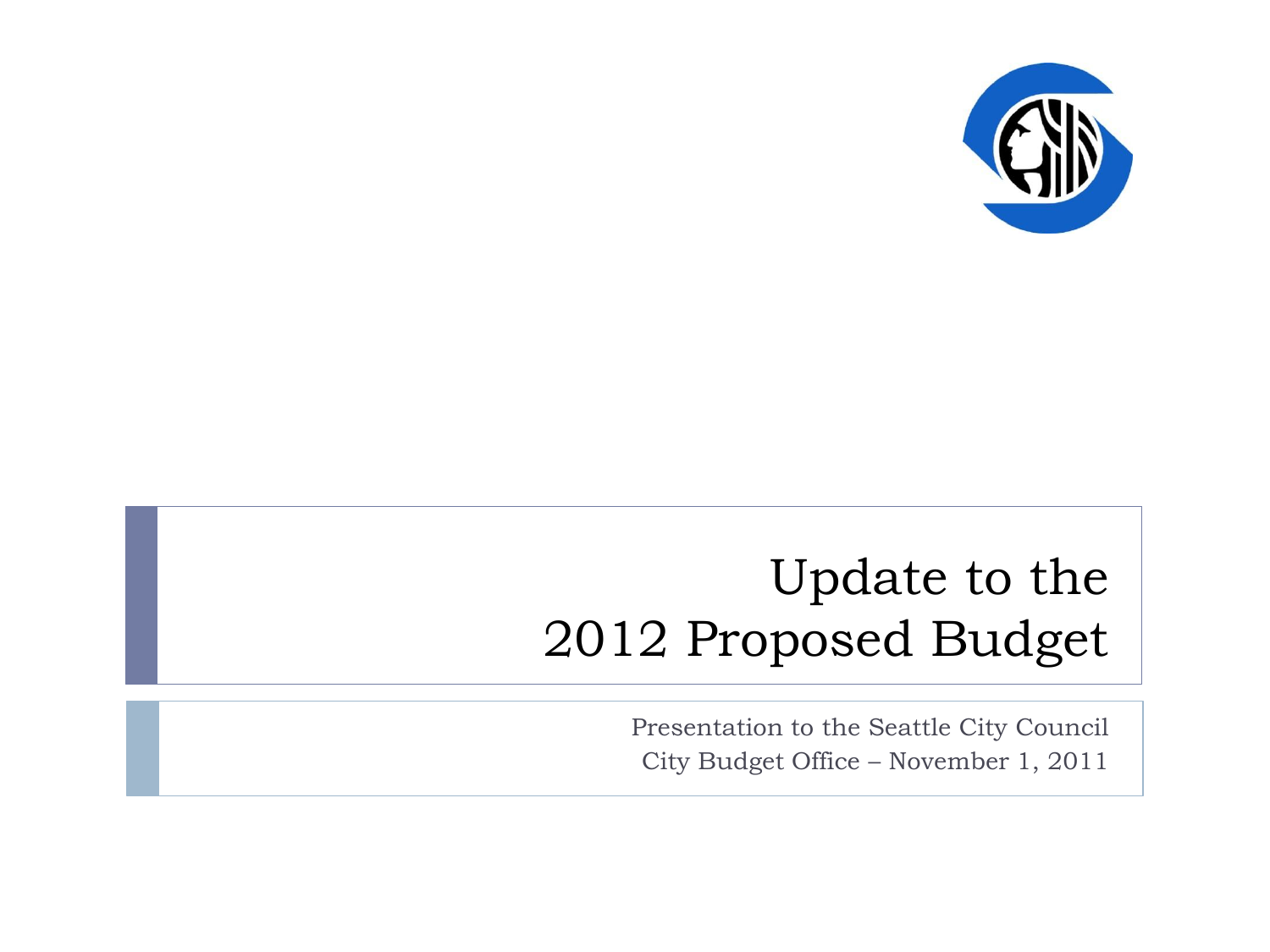### Purpose of the Update – City's Revenue Picture Has Changed



- **Three official revenue forecasts are typical** 
	- April forms the basis of the baseline budget
	- August forms the basis of the proposed budget
	- November informs the adopted budget
- ▶ When the 2012 Proposed Budget was transmitted in September, we knew a downward revision in revenues was likely as a result of variables that emerged after the August forecast
	- ▶ Debt ceiling debate
	- Standard & Poor's downgrades U.S. credit rating
	- ▶ Concern about Europe
	- Stock market tumbles
	- ▶ Weak economic data
	- ▶ Consumer confidence erodes

▶ Proposed Budget includes a \$3.4 million reserve for this purpose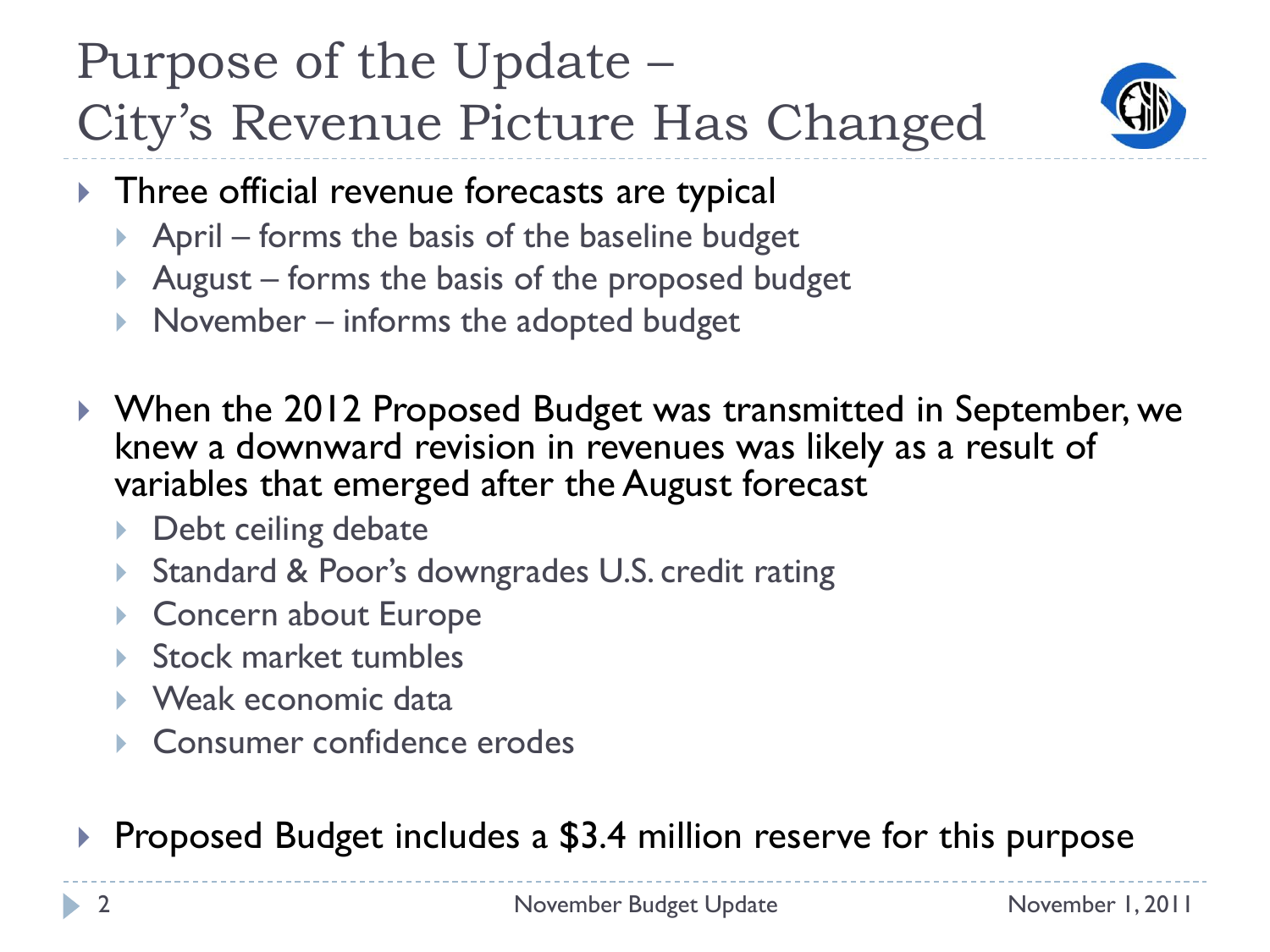

#### Good News:

- Relative strength in the local economy
- ▶ Sales tax revenues trending ahead of forecast for 2011
- ▶ While not immunizing the City to the recent economic turmoil, helps buffer the impacts, especially in the short-run

#### **Bad News:**

- National and local forecasts more pessimistic as compared with the August forecast
	- GDP and employment forecasts lowered
- ▶ \$4.3 million cumulative impact on City revenues over two years (2011 & 2012)
- ▶ Exacerbates the 2013 and 2014 outlook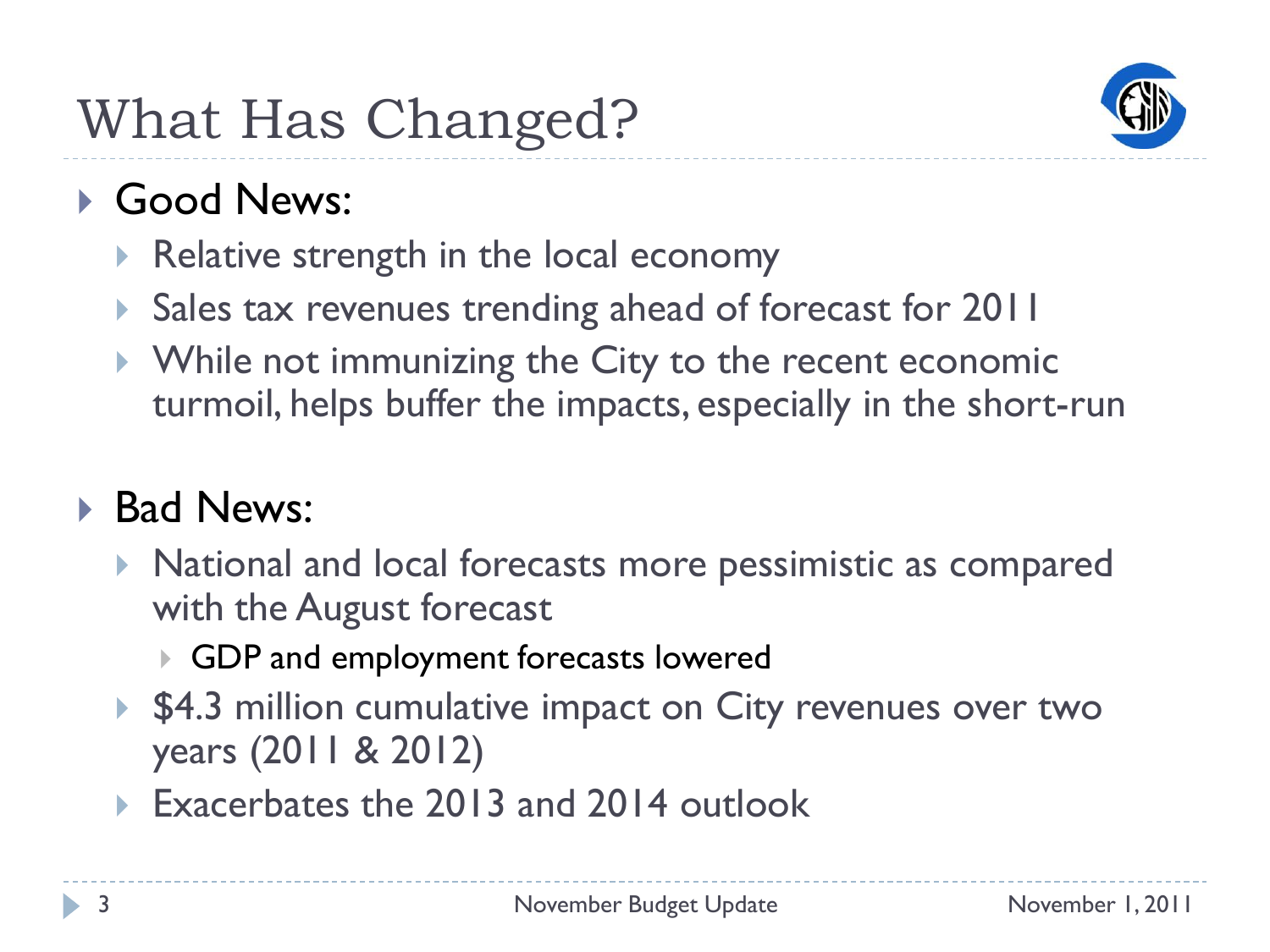

#### ▶ Revenue updates from the August 2011 forecast

|                                                            | 2011       | 2012      | 2013      |
|------------------------------------------------------------|------------|-----------|-----------|
| <b>General Fund Revenue Changes</b> - thousands of dollars | Change     | Change    | Change    |
| <b>Property Tax</b>                                        | (51,600)   | \$1,028   | (5287)    |
| Sales Tax                                                  | \$903      | (5763)    | (52,863)  |
| $B \& O$ Tax                                               | (5611)     | (51, 258) | (53, 116) |
| Utility Tax                                                | ( \$330)   | (5461)    | (5341)    |
| Parking Meters/Meter Hoods                                 | (5200)     | (5200)    | (5100)    |
| <b>Court Fines and Forfeitures</b>                         | (51,088)   | (5725)    | (543)     |
| Interest Income                                            | (5133)     | (5100)    | \$0       |
| Service Charges                                            | \$0        | \$671     | 50        |
| Grant                                                      | \$0        | \$169     | 50        |
| All Else                                                   | \$0        | \$375     | \$0       |
| <b>TOTAL</b>                                               | ( \$3,059) | (51, 264) | (\$6,750) |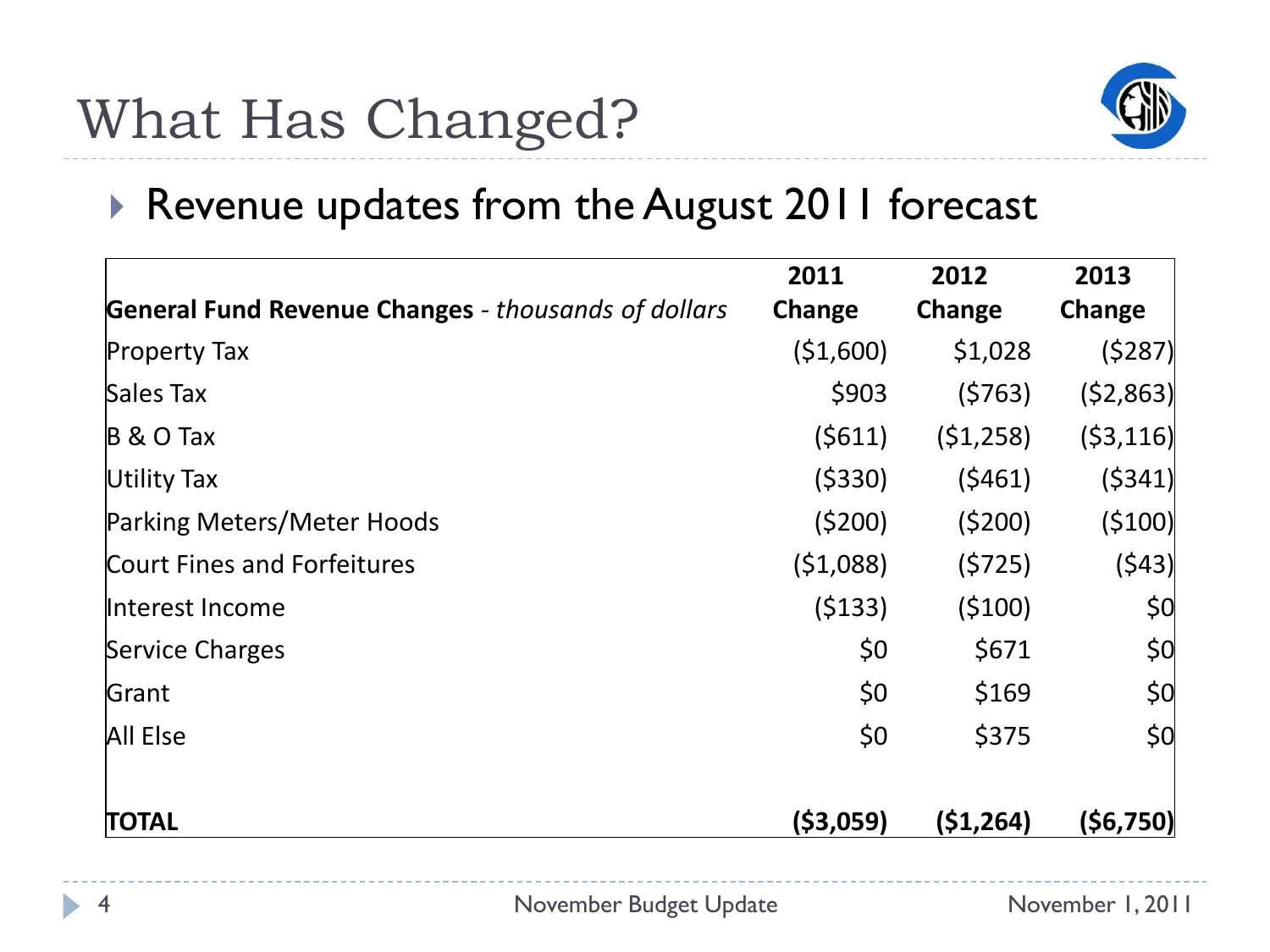## Recommended Actions to Rebalance the Budget



- ▶ The \$3.4 million reserve established in the Mayor's Proposed Budget critical to closing the gap
- $\triangleright$  No additional budget reductions required

| <b>Corrective Actions - thousands of dollars</b>                           | 2011       | 2012      | 2013           |
|----------------------------------------------------------------------------|------------|-----------|----------------|
| Impact of Revenue Update                                                   | ( \$3,059) | (51, 264) | (56, 750)      |
|                                                                            |            |           |                |
| Use of Deficit Reserve (\$3.4M total - \$1.1M was planned for use in 2013) |            | \$2,300   |                |
| Shift use of Portion of Deficit Reduction Reserve from 2013 to 2012*       |            | \$624     | $($ \$624) $ $ |
| Impact of Retirement Board Recent Changes                                  |            | \$530     | \$546          |
| Healthcare savings and Anticiapted Q4 Supplemental Impact                  | \$625      |           |                |
| Impact of 2012 Proposed Budget Expenditure Errata                          |            | \$239     | \$246          |
| <b>TOTAL</b>                                                               | (52, 434)  | \$2,429   | (56, 582)      |

\* \$1.1M from the Deficit Reduction Reserve had been planned for use in 2013. This leaves \$476K for use in 2013.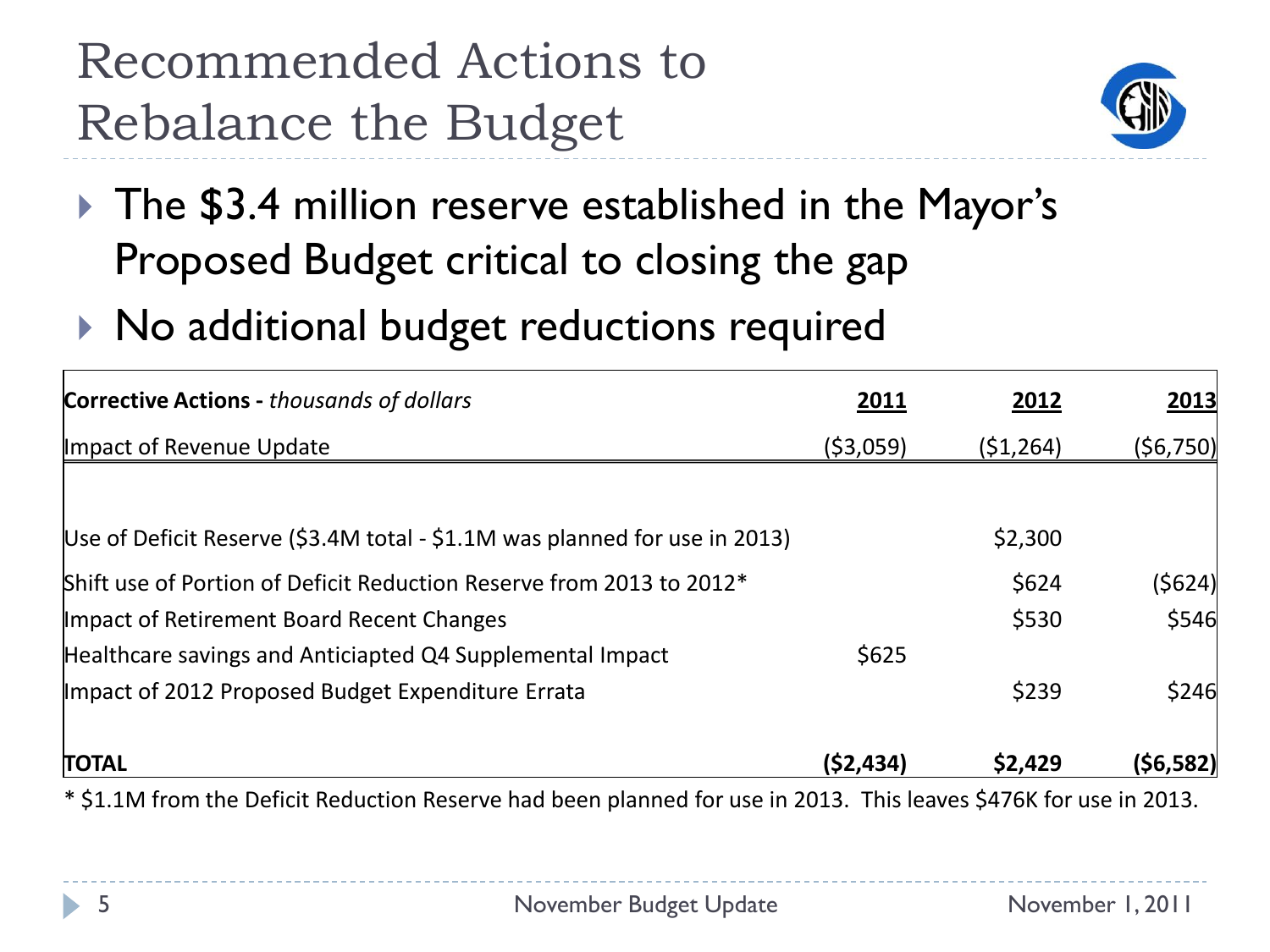# Outlook for 2013 and 2014



#### ▶ General Fund picture for 2013 and 2014 is worse as a result of the revised forecast

| <b>General Fund Balancing - thousands of dollars</b>  | <u>2011</u>   | 2012        | <u>2013</u> | 2014                           |
|-------------------------------------------------------|---------------|-------------|-------------|--------------------------------|
| Beginnning Unreserved Fund Balance*                   | \$2,512       | \$5,596     | \$0         | 50 <sup>2</sup>                |
| Revenues as of September 2011                         | \$892,220     | \$912,730   | \$942,883   | \$974,067                      |
| Expenditures and Reserve Changes as of September 2011 | ( \$886, 702) | (5920, 754) |             | $(5975, 671)$ $(51, 013, 235)$ |
| Impact of November 2011 Update                        | (52, 434)     | \$2,429     | (56, 582)   | (54,901)                       |
| <b>TOTAL</b>                                          | \$5,596       | \$0         | ( \$39,370) | (544,069)                      |

\* 2014 beginning unreserved fund balance assumes no impact from the 2013 shortfall.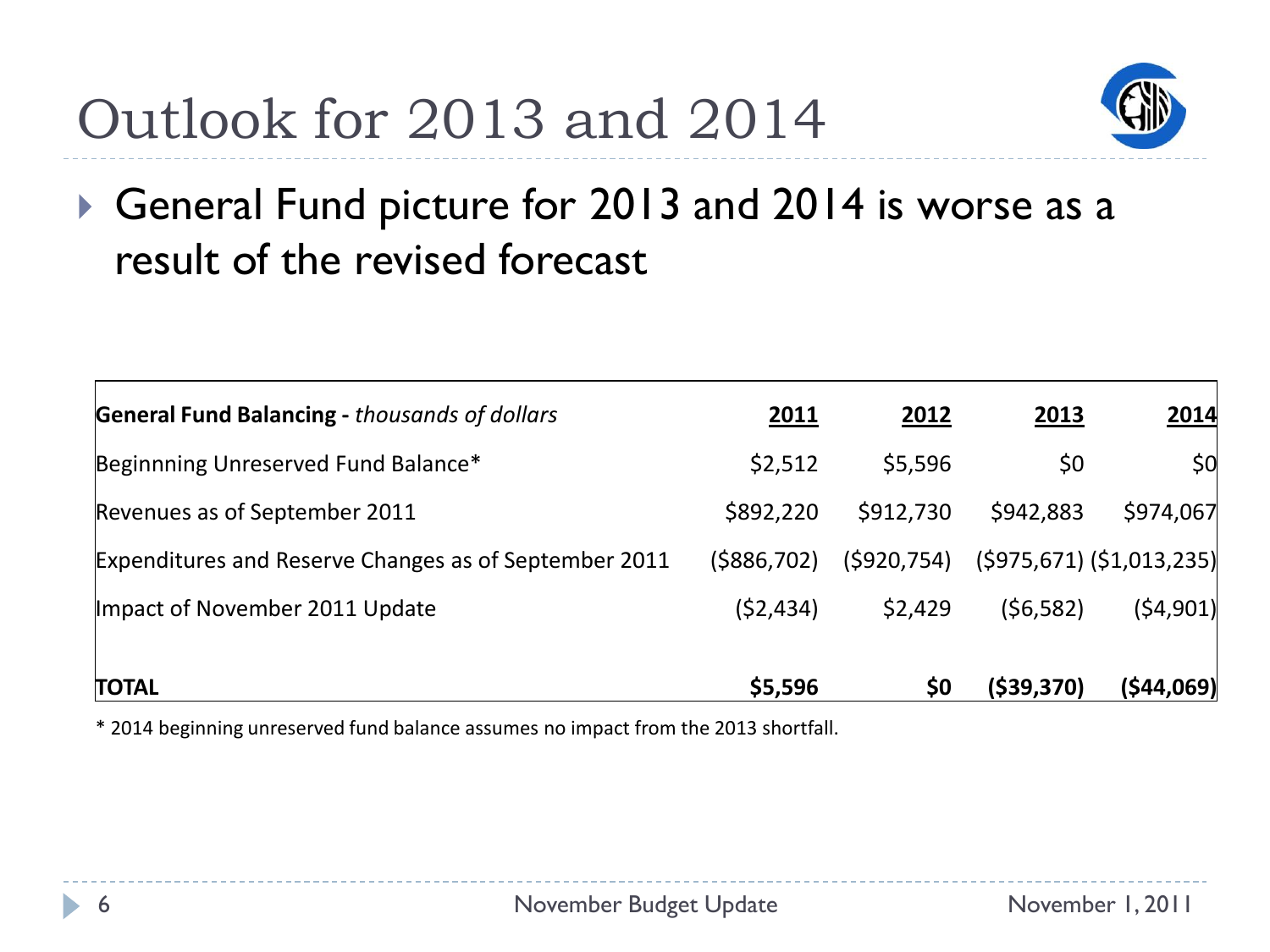## Long-Term Outlook – Uncertainty Remains



- State and Federal budget situations could further challenge the City's budget situation
- ▶ Example:
	- Governor's budget proposal that was released last week could erode City revenues by \$9.7 million for 2012

| Governor's Recommendation                 |           |  |  |
|-------------------------------------------|-----------|--|--|
| Liquor Excise Tax                         | 2,898,000 |  |  |
| Liquor Board Profits                      | 4,347,000 |  |  |
|                                           |           |  |  |
| <b>Potential Additional Options</b>       |           |  |  |
| Criminal Justice Assistance (High Impact) | 1,745,000 |  |  |
| Criminal Justice Assistance (Population)  | 725,000   |  |  |

- $\triangleright$  Plus, the City could see sizable indirect impacts
- Could result in the need for mid-year reductions in 2012 and additional reductions in 2013